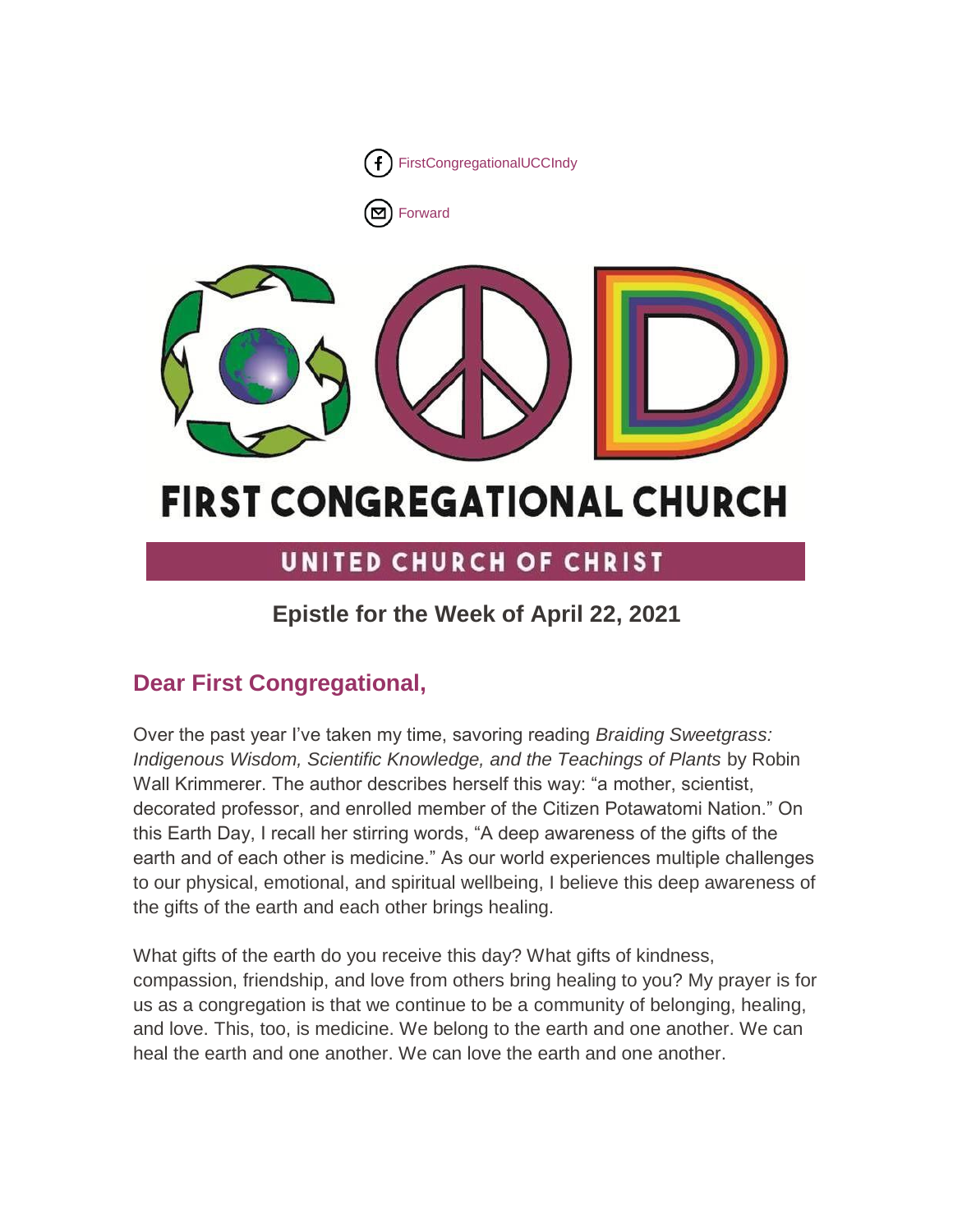

Thank you all for living into this way to Be The Church with me and with one another.

Blessings, Pastor Sarah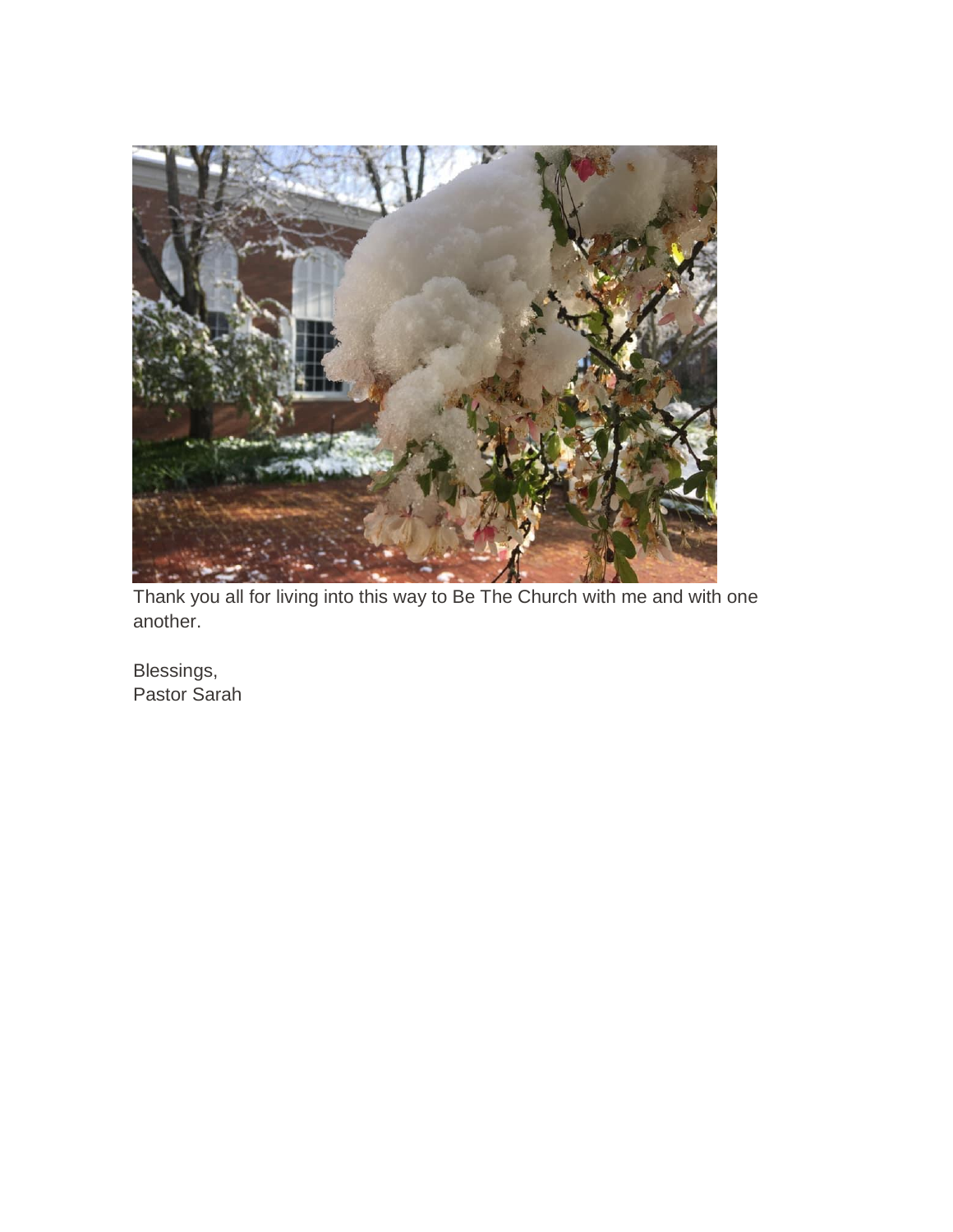

### Are you ready to get back to the people and activities you love?

Your vaccination brings us one day closer to controlling the pandemic and reopening Church.

**Get your vaccine ASAP!** Register at ourshot.in.gov or call 211.

### **THIS SUNDAY**

### **Sunday Adult Education, 9:30 a.m. (Zoom)**

In April we will celebrate resurrection, new directions for building a beloved community and new beginnings. Join in! **April 25 -** Student Pastor, Cassidy Hall leading discussion.

### **Sunday Worship, 11AM (YouTube, FaceBook, Dial In)**

**Scripture:** John 10:11-18 Just Peace Intern, David Clark, preaching

### **Coffee Hour via Zoom, immediately after worship followed by Buzz at 12:30PM**

This Buzz will cover two important areas of our church life. In the first half, we will engage in a celebration and "talk back" session with our Just Peace Intern, David Clark, on his last Sunday with us. During the second half, we will discuss when and how to safely begin to re-open the Church building for worship and gatherings.

**SE Association Annual Meeting on Sunday, April 25th at 3:00pm (IKC Zoom)** We will be electing officers and hear from the Rev. Dr. Karen Georgia Thompson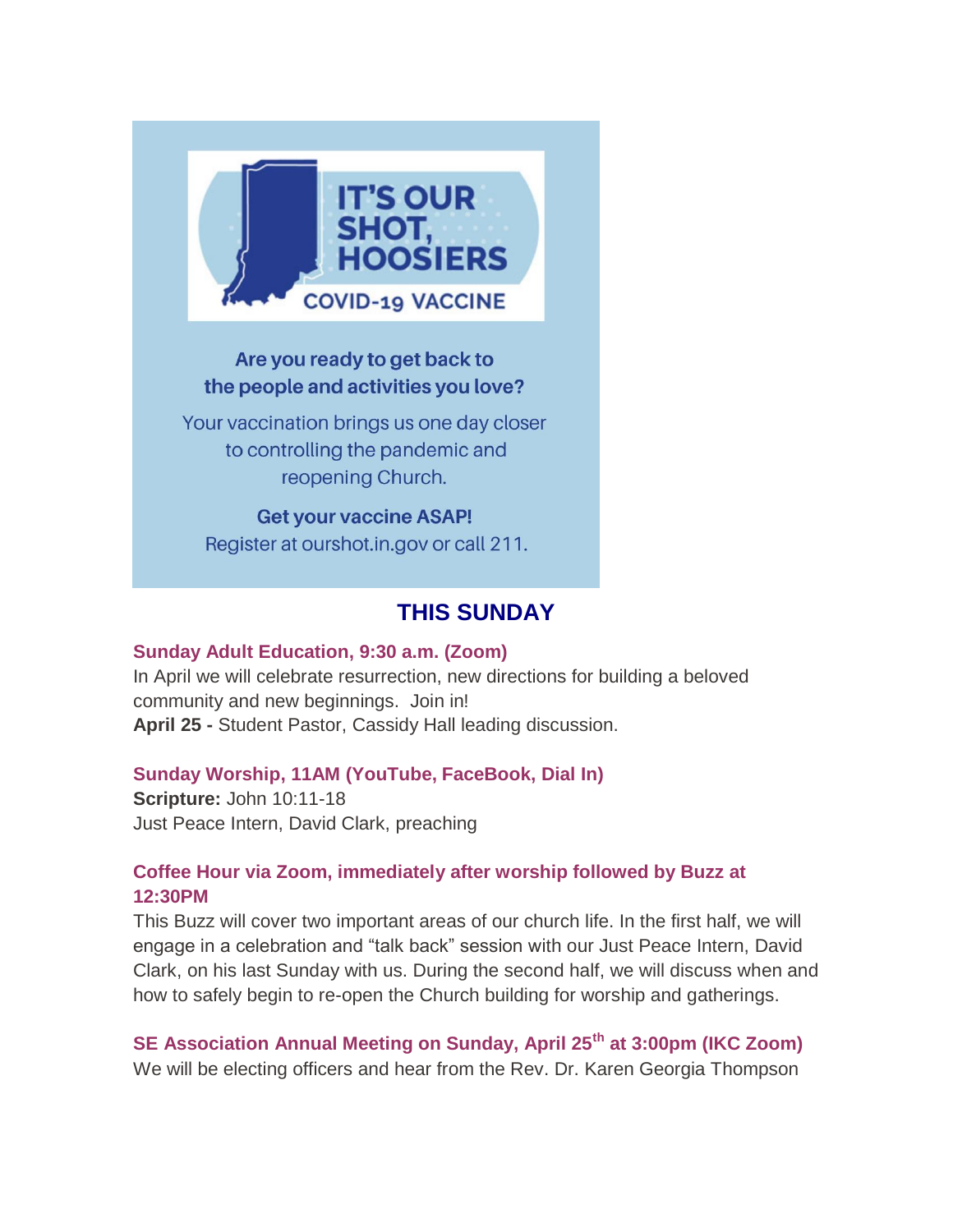who is the Associate General Minister and Administrator of General Synod. We are currently seeking nominations for the position of President and Registrar for the Southeast Association. If you or someone you know is interested in serving in one of these positions, please let Pastor Sarah know.

### **Thank You for Your Support of First Congregational UCC**

Please continue supporting the mission and ministries of your local church by mailing a check to the church or through online donations at <http://www.fcindy.org/online-giving/>

# **THIS WEEK AT FC**

### **How to Access our Zoom Gatherings**

[https://us04web.zoom.us/j/9264494206?pwd=dmtWbWE5UXRBTk5pcHZlYlB0aEF](https://us04web.zoom.us/j/9264494206?pwd=dmtWbWE5UXRBTk5pcHZlYlB0aEFVUT09) [VUT09](https://us04web.zoom.us/j/9264494206?pwd=dmtWbWE5UXRBTk5pcHZlYlB0aEFVUT09) Meeting ID: 926 449 4206 Password: 7171 If you click on the URL, you should not need to enter in the Meeting ID and Password. To dial in by phone: +1 312 626 6799, Meeting ID 926 449 4206, Password 7171.

### **TODAY!**

 **Spiritual Support Group at 5:00 p.m. (Zoom) -** This group openly invites anyone seeking spiritual care concerning well being. Contact Pastor Sarah at [pastorsarah@fcindy.org,](mailto:pastorsarah@fcindy.org) or 386-478-9012.

The **Women's Lunch Bunch** will **not** meet today, but will meet by **Zoom at 11:30 a.m.** on **Thursday, April 29**.

### **Fun at First! – POSTPONED from April 23 to Friday, April 30, 6-8 pm, Church Playground & Front Lawn**

Due to cool weather and possible rain, this event is postponed to next week - Looking for some in-person fun and community? We will gather outdoors at the church playground to have some pizza, play various games, and share community, while observing safety protocols of distancing and mask wearing. We'll have croquet & corn hole, as well as table games & cards. Dress appropriately for the cooler weather, and come when you can/leave when you want. There will also be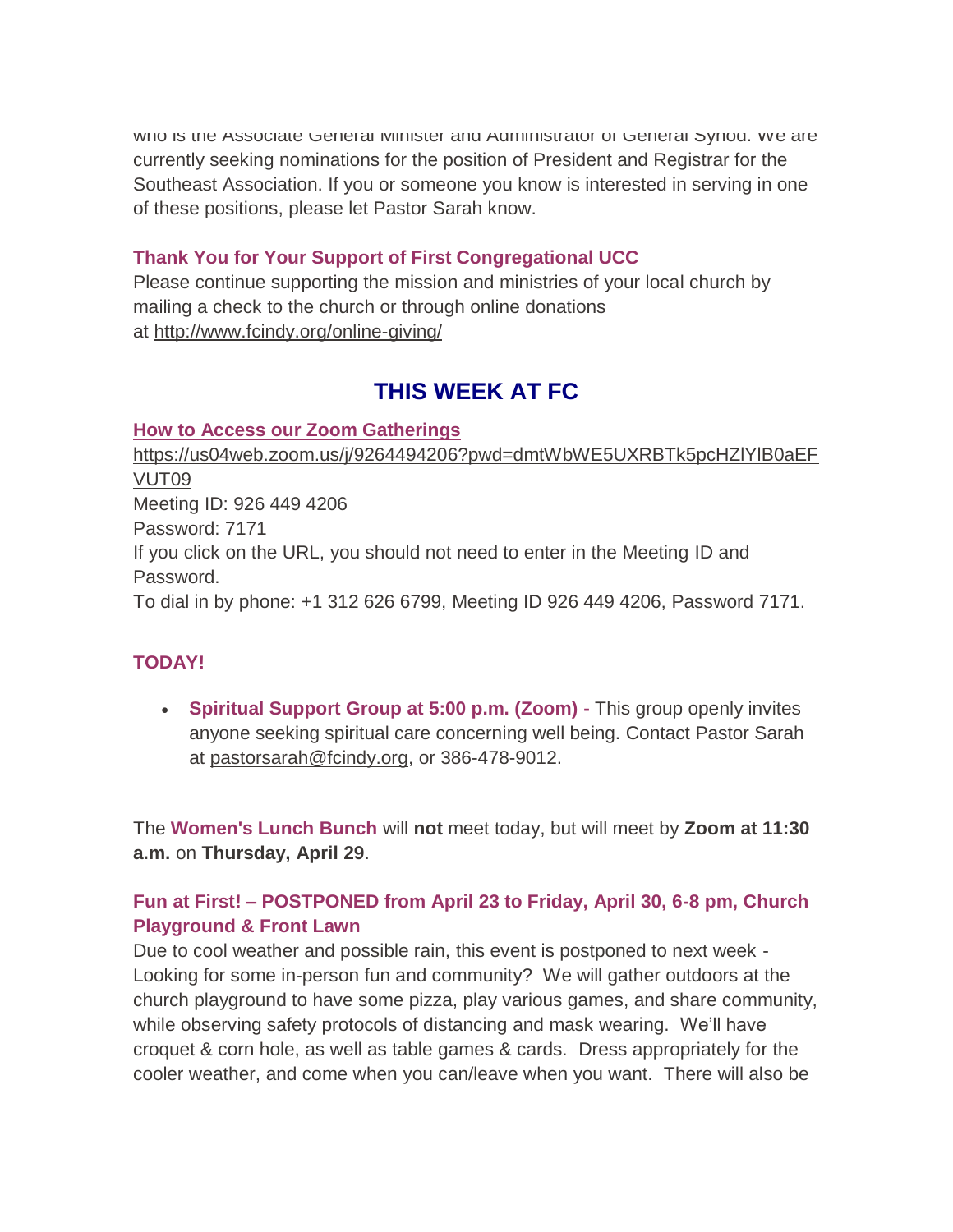donation basket to help cover the cost of the pizza. All ages welcome, and bring a friend! So we have an idea of expected attendance, please let Wendy Baldwin know if you plan to attend.



### **CTS Labyrinth Workshop, Saturday, April 24 from 11 AM – 1 PM**

The Indiana Interchurch Center Labyrinth, 1100 W. 42nd St., Indianapolis. *The labyrinth is located in the back of the center.*

For people who choose not to walk, but want to participate, please bring a lawn chair and follow with [this finger labyrinth sheet.](http://www.cts.edu/wp-content/uploads/2020/08/2021-Labyrinth-Workshop.pdf)

Registration and Masks Required. Register [HERE.](https://www.eventbrite.com/e/labyrinth-workshop-tickets-146644633045)

### **Wanting to learn to pray in brand new ways?**

Join us for "silent prayer" on the Church Zoom, **Mondays in April at 10:00 AM EST** for only 20 minutes. Student Pastor, Cassidy Hall will open our time with a brief reading and a reminder that there's no wrong way to pray! Then we will simply be together (cameras on or off, eyes open or closed) while a candle rests lit on Cassidy's screen. Our time is based off of the four-steps of Centering Prayer (1. "as the symbol of your intention to consent to God's presence and action within." 2. "Sitting comfortably...settle briefly and silently introduce the sacred word as the symbol of your consent to God's presence and action within." 3. When thoughts arise, "return ever-so gently to the sacred word." 4. "At the end of the prayer period, remain in silence" and Cassidy will close us in prayer. Any questions or concerns? Email Student Pastor Cassidy Hall at [studentpastor@fcindy.org](mailto:studentpastor@fcindy.org)

### **Vespers (Outdoor/Zoom) on Tuesdays from 7:00 - 7:30 p.m.**

Join us for a time of togetherness, Scripture, and sharing of joys and concerns. When weather conditions allow, Vespers will be outdoors at the church at 7 pm. Please bring a lawn chair and wear a mask. We will also try to connect to Zoom for those unable to attend in person. We will NOT meet outdoors if the temperature is below 50 degrees, it's raining, or winds are greater than 20 mph; you can join us on Zoom.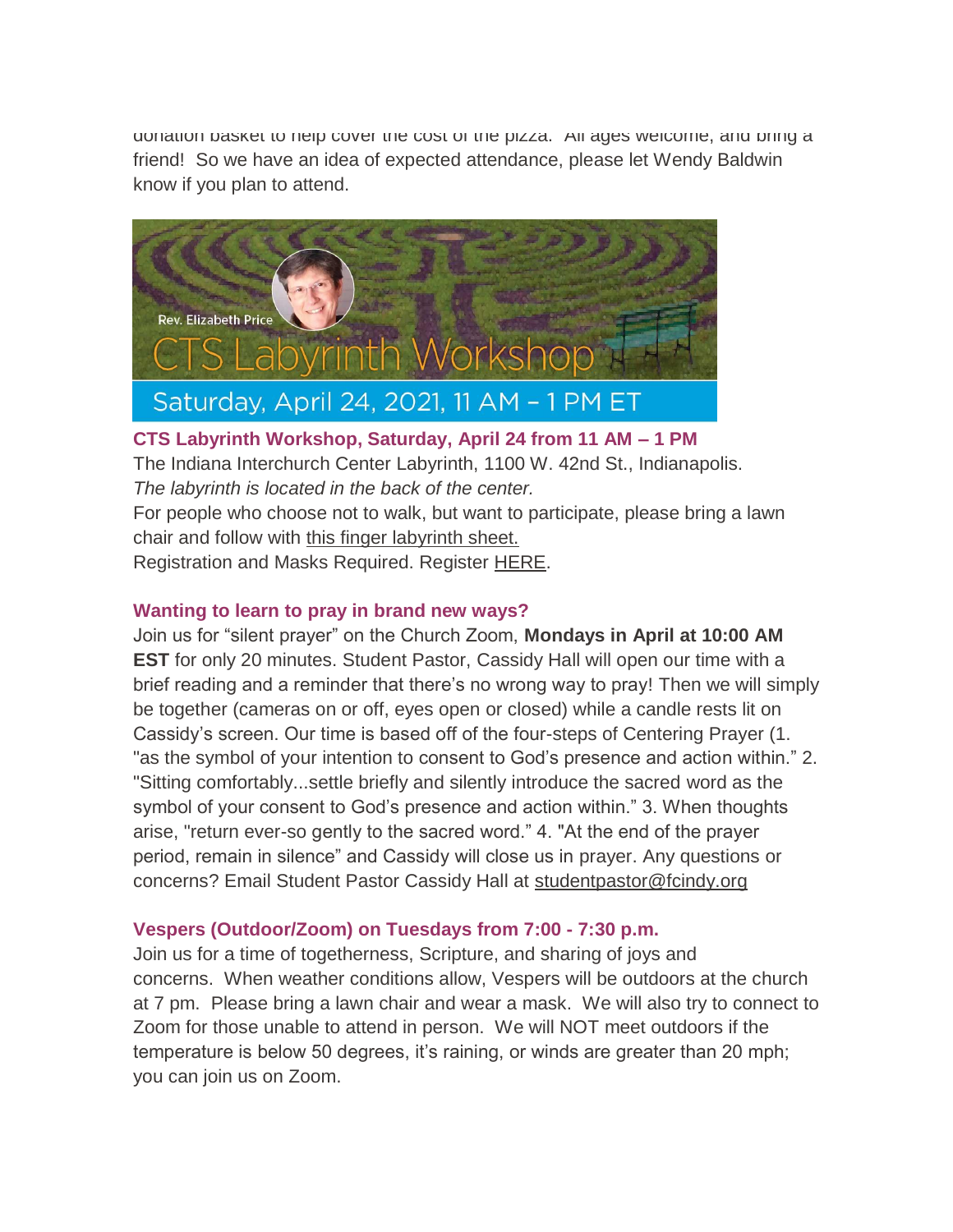### **A Gift for Cassidy Hall**

Cassidy's last Sunday with us is May 2. She will share a sermon during worship and the coffee time following worship will be a time for conversation. Join us on on-line for this special time.

The Church Council has approved her Support Team's recommendation for a financial gift — a scholarship for her last semester at CTS - **A GIFT FOR CASSIDY !** She will not have time for another internship or job, thus no income as she completes this counseling training.

Send your donations to the church marked "A Gift for Cassidy". We will award this to Cassidy later in May to allow you time to send your gift for the gift which has been ours through her ministry with First Congregational.

If you have questions, please direct them to Rev. Dr. Patrick Larracey, chair of Cassidy's Support Team. We plan to "stick with her" through her training and preparation for ordination in the United Church of Christ. Thank you for your support and gift for the future of this maturing UCC pastor.

### **Outreach & Service**

In our last month of our Just Peace Covenant Outreach, we are presented with an additional opportunity for support and advocacy for Family Promise. Throughout April, Family Promise is promoting a #NightWithoutABed campaign to provide sheltering apartments for homeless families. \$15,000 raised from Indianapolis congregations will provide one rented apartment for 12 months. Family Promise has found this new approach to housing homeless families to be exceedingly successful. Many families are able to rent on their own after a short time in an apartment provided by Family Promise. Through the rest of April we are requesting a special donation specifically to Family Promise, through either online giving or checks sent to the church. Let's see how much First Congregational can donate to this worthy project as a way of living out our Just Peace covenant! Learn more at [Family Promise of Greater Indianapolis | Facebook](https://www.facebook.com/familypromiseindy/) and [Family Promise.](https://familypromise.org/)

### **Part Time Church Communications Job**

First Congregational Church (UCC) is a small, progressive church looking for an External Communication Manager, to be responsible for marketing, our website and social media platforms. Managing our online presence and content, handling the dissemination of all content that is intended for public consumption will help us fulfill our commitment to being a witness to the world of God's radical love. We expect this position to start now and to take about 10 hours a week, at an hourly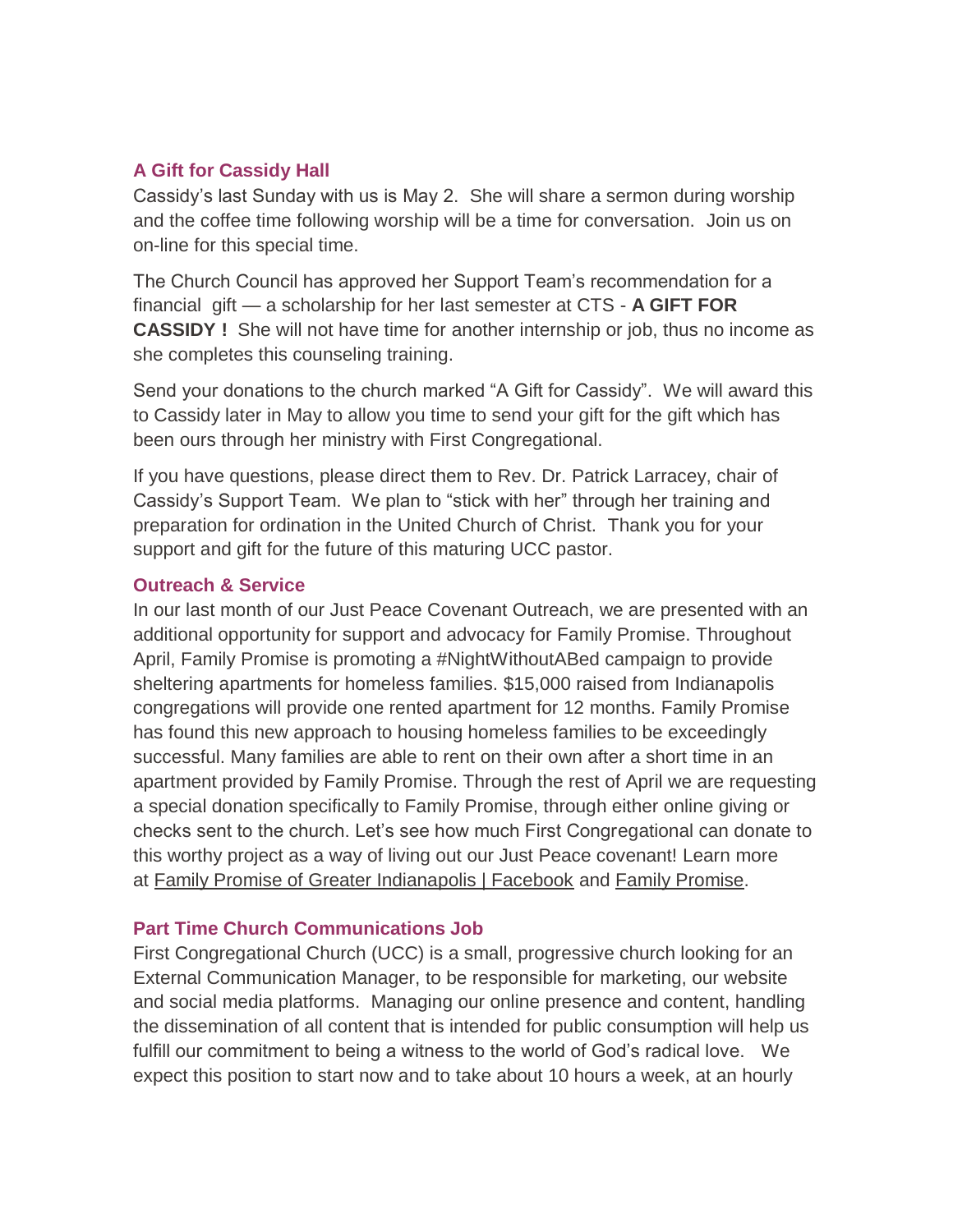rate around  $\phi$ zo (depending on experience and qualifications) and could be accomplished remotely and primarily on your own time. Please see the attached job description (click [HERE\)](https://mcusercontent.com/7a2e4c501545b6d78729a64a1/files/496e2ae7-00b7-40b6-9150-c5c009fad787/External_Communications_Manager_Job_Description_Finalv2.pdf) for more details about the job and more information about our church at [www.fcindy.org.](http://www.fcindy.org/) If interested, please send your resume and contact information to Shannon Abbott, at [shannon@fcindy.org](mailto:shannon@fcindy.org) or call at 317-257- 5397.

### **COMING SOON**

### **Food Drive & Fellowship! 1st Saturday of the Month – May 1, 10-noon**

Our food donations to the Northside Pantry are helping to fight hunger needs, and the Pantry is very grateful that we are doing this – in 2021 we have already contributed over 1300 lbs of food and supplies! And our greatest gift – the ability to spend a few minutes of in-person fellowship with those that are there, while maintaining safe virus protocols.

### **Virtual Mental Health First Aid Training – May 15th**

Mental Health First Aid is a nationally recognized early intervention public education program. It teaches adults how to recognize signs/symptoms of potential mental health challenges, how to listen nonjudgmentally, to give reassurance to someone who may be experiencing a mental health challenge and to refer that person to appropriate professional services.

Thanks to a grant, the cost of the training has been reduced from \$50 to \$25 per person. In addition, several scholarships are available to make your cost zero. If you are interested in this training, use the following link to register for the class: [https://secure.lglforms.com/form\\_engine/s/bOAM\\_odBAx0wnS9ji7GU\\_w](https://secure.lglforms.com/form_engine/s/bOAM_odBAx0wnS9ji7GU_w)

### **Ten participants are required for the workshop to be held**, **so please register as soon as possible if you are interested. The deadline for registration is May 7 th.**

Click [HERE](https://mcusercontent.com/7a2e4c501545b6d78729a64a1/files/6942c0fa-d81b-40a5-881a-5e51f2df50e9/Mental_Health_First_Aid_Trainingblurb2021.pdf) for additional information on the workshop, how to pay, or scholarships.

This is an exciting learning opportunity for our congregation and I hope to "see" several of you at this virtual workshop.

- Sandy Wood [\(csjlwood@att.net](mailto:csjlwood@att.net) or call/text 317-225-6206)

### **May 16th - Mental Health Sunday Buzz & Christ on the Psych Ward Books -** We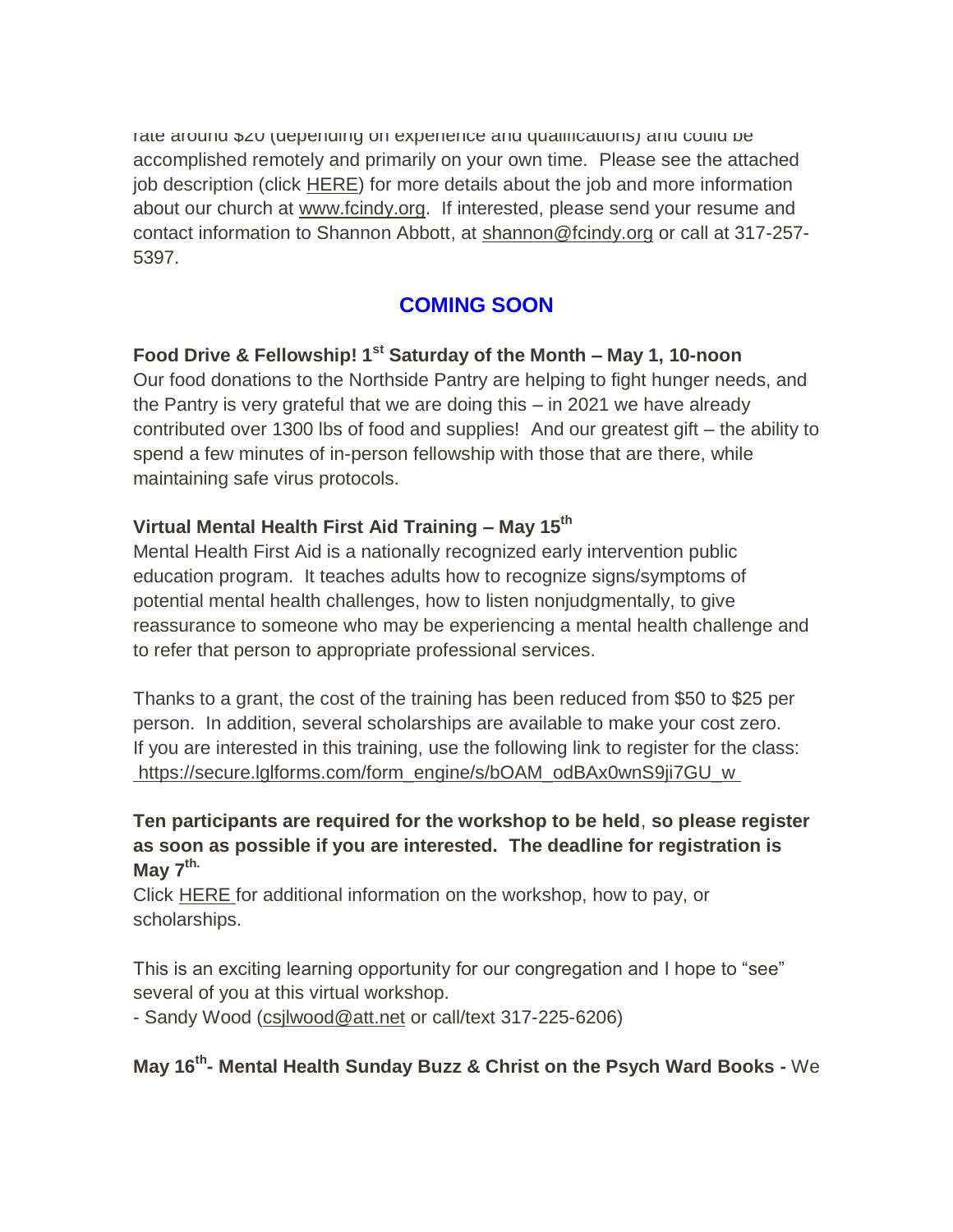are fortunate to have a guest preacher, David Finnegan-Hosey, at our virtual Mental Health Sunday this year who has also agreed to do a Buzz after Worship. During our Buzz he will be discussing his 2018 book "Christ on the Psych Ward" published by Church Publishing. Though you do not have to have read this book to attend and benefit from his talk, there is a cart containing the books and a sign-up for pick-up in the hallway by the garden door. If you wish to have a book delivered to you, and there are books available, please let Sandy Wood know [\(csjlwood@att.net](mailto:csjlwood@att.net-) or 317-225-6206).

**Please click** [HERE](https://mcusercontent.com/7a2e4c501545b6d78729a64a1/files/c6bc7fc6-7671-4bb5-9e27-00d25bc95abe/March_Colony_2021.01.pdf) **[t](https://mcusercontent.com/7a2e4c501545b6d78729a64a1/files/c6bc7fc6-7671-4bb5-9e27-00d25bc95abe/March_Colony_2021.01.pdf)o view the April Colony with more information and events happening this month!**

## **CONNECTION & SUPPORT**

**FC Facebook page** (click **[here](https://www.facebook.com/FirstCongregationalUCCIndy/)**)

"**First Congregational Indy Fellowship**" group on Facebook (click **[here](https://www.facebook.com/groups/521333455186422/)**).

### **Pastoral Care**

Pastor Sarah may be reached at (386) 478-9012 or [pastorsarah@fcindy.](mailto:pastorsarah@fcindy.org)

### **Pastor Sarah's Sabbath Days: Mondays & Saturdays**

The congregation covenant with Pastor Sarah to provide 2 days per week for personal rest and family renewal. On Mondays and Saturdays, Pastor Sarah is not available unless it is a pastoral emergency. Thank you for honoring this sacred gift of Sabbath time for our Pastor and her family.

### **Additional Church Support Contacts**

Pastoral Care Associate: Pastor Carol [\(casowle@gmail.com\)](mailto:casowle@gmail.com) Office Administrator: Shannon [\(shannon@fcindy.org\)](mailto:shannon@fcindy.org) Lead Councilor: Larry Eckel [\(lspeckel@comcast.net\)](mailto:lspeckel@comcast.net) (Senior Councilors: Steve Coomer, Larry Eckel, Alice Rutherford)

### **Mental Health Support:**

- **Substance Abuse and Mental Health Services Administration's Disaster Distress Helpline:** 1-800-985-5990, or text "TalkWithUs" to 66746.
- **National Suicide Prevention Hotline**: 1-800-273-TALK (8255) (press 1 for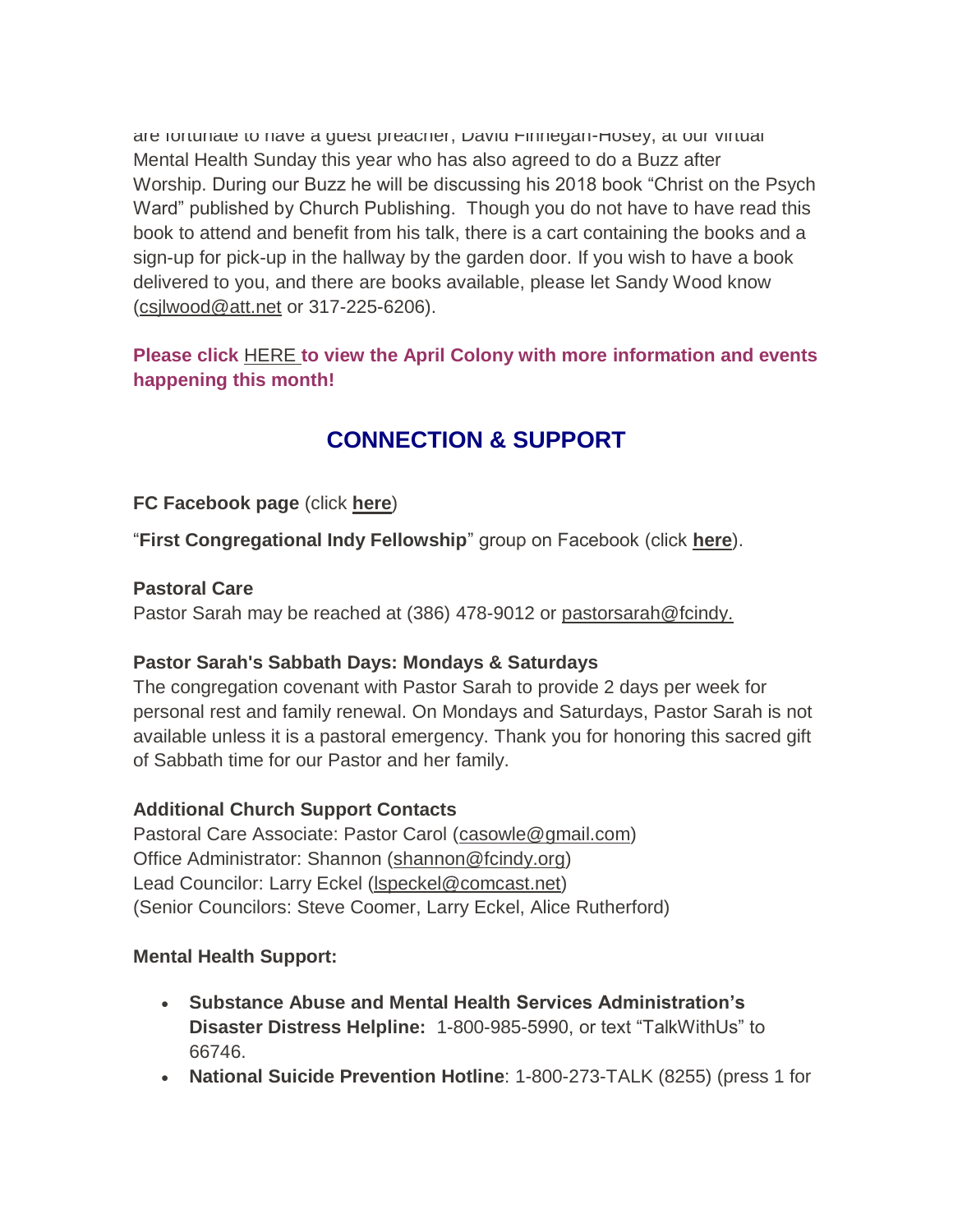veterans, *z* for Spanish)

- **National Alliance on Mental Illness (NAMI)** Information HelpLine provides information and referral services. 1-800-950-NAMI (6264) and [www.nami.org.](http://www.nami.org/)
- **The Trevor Project hotline** offers support for LGBTQIA+ youth and families struggling with mental health challenges at 1-866-4-U-TREVOR (488-7386) and [www.theTrevorProject.org](http://www.thetrevorproject.org/)

**Members in Need Fund -** The Members in Need Fund is available to support financial needs for any of our church family who find themselves in need. To request funds for you or your family, please contact Pastor Sarah by email [pastorsarah@fcindy.org](mailto:pastorsarah@fcindy.org) or cell (386) 478-9012.

### **FC Covid Protocols:**

Effective immediately, the church building is closed to in-person church gatherings until the following parameters are reached, based on guidance from Dr Virginia Caine, Marion County Public Health Director:

*A 7-day average of 5% (or less) positivity among unique individuals tested for a two-week period, and new cases per day at 35 or under in Marion County, per the metrics shown on [www.coronavirus.in.gov](http://www.coronavirus.in.gov/) .* 

At that time, the Council will decide reopening measures.

### **THIS WEEK AT FIRST CONGREGATIONAL**

### **3 Ways to Connect for Worship**

### *YOUTUBE*

<https://www.youtube.com/channel/UCWV9wqAvPiUKSkEbjaV6Zpw>

- YouTube Live broadcasts at 11am..
- Use this option for live interacting and messaging. You must have or create a user account and be logged in to message live.

### *FACE BOOK*

[https://www.facebook.com/pg/FirstCongregationalUCCIndy/posts/?ref=page\\_int](https://www.facebook.com/pg/FirstCongregationalUCCIndy/posts/?ref=page_internal) [ernal](https://www.facebook.com/pg/FirstCongregationalUCCIndy/posts/?ref=page_internal)

The video will be posted at 11am.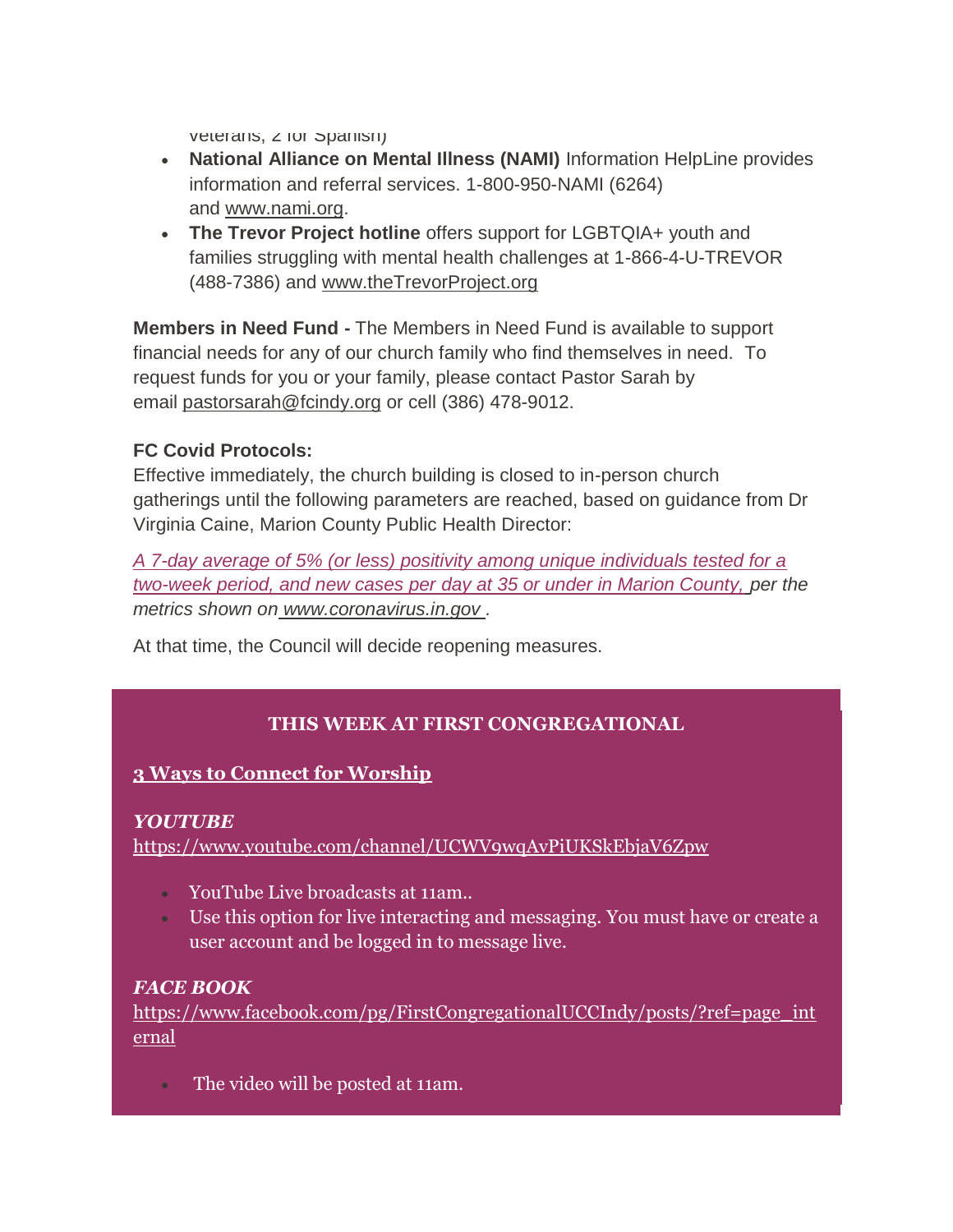This is for viewing only. For live interacting and commenting, please use the YouTube option.

### *DIAL-IN*

- Dial **317-204-3862**
- Landline is preferred for clarity.
- If calling with a smart phone, setting your cellular setting to Wi-Fi calling will be clearer.

### **How to Access our Zoom Gatherings**

[https://us04web.zoom.us/j/9264494206?pwd=dmtWbWE5UXRBTk5pcHZlYlB0](https://us04web.zoom.us/j/9264494206?pwd=dmtWbWE5UXRBTk5pcHZlYlB0aEFVUT09) [aEFVUT09](https://us04web.zoom.us/j/9264494206?pwd=dmtWbWE5UXRBTk5pcHZlYlB0aEFVUT09) Meeting ID: 926 449 4206

Password: 7171

If you click on the URL, you should not need to enter in the Meeting ID and Password.

To dial in by phone: +1 312 626 6799, Meeting ID 926 449 4206, Password 7171.

| <b>Weekly Calendar</b>     |              |                                                                            |
|----------------------------|--------------|----------------------------------------------------------------------------|
| <b>Thursday, April 22</b>  | 5:00 p.m.    | <b>Spiritual Support Group</b>                                             |
| <b>Sunday, April 25</b>    | 9:30 a.m.    | <b>Sunday Adult Class</b>                                                  |
| <b>Sunday, April 25</b>    | 11:00 a.m.   | <b>Sunday Worship with David Clark preaching</b><br>(YouTube, FB, Dial In) |
| <b>Sunday, April 25</b>    | $12:00$ p.m. | <b>Zoom Coffee Hour</b>                                                    |
| <b>Sunday, April 25</b>    | 12:30 p.m.   | <b>Buzz: Just Peace + Re-opening</b>                                       |
| Sunday, April 25           | $3:00$ p.m.  | <b>Southeast Association Meeting (IKC Zoom)</b>                            |
| <b>Monday, April 26</b>    | 10:00 a.m.   | <b>Prayer Sit w/ Student Pastor Cassidy Hall</b>                           |
| <b>Tuesday, April 27</b>   | $7:00$ p.m.  | <b>Vespers (outside &amp; Zoom)</b>                                        |
| <b>Wednesday, April 28</b> | 5:00 p.m.    | <b>WISE Mental Health Team (Zoom)</b>                                      |
| <b>Wednesday, April 28</b> | 6:30 p.m.    | <b>Calling Circle (IKC Zoom)</b>                                           |
| <b>Thursday, April 29</b>  | 11:45 a.m.   | <b>Women's Lunch Bunch (Zoom)</b>                                          |
| Thursday, April 29         | $5:00$ p.m.  | <b>Spiritual Support Group</b>                                             |
| <b>Friday, April 30</b>    | $6:00$ p.m.  | <b>Friday Fun Night (outside at FC)</b>                                    |
| <b>Saturday, May 1</b>     | 10:00 a.m.   | <b>Food Drive (outside at FC)</b>                                          |
| <b>Sunday, May 2</b>       | $9:30$ a.m.  | <b>Sunday Adult Class</b>                                                  |
|                            |              | <b>Communion Sunday Worship with Student</b>                               |
| <b>Sunday, May 2</b>       | $11:00$ a.m. | <b>Pastor Cassidy Hall preaching (YouTube, FB,</b>                         |
|                            |              | Dial In)                                                                   |
| <b>Sunday, May 2</b>       | $12:00$ p.m. | <b>Zoom Coffee Hour</b>                                                    |